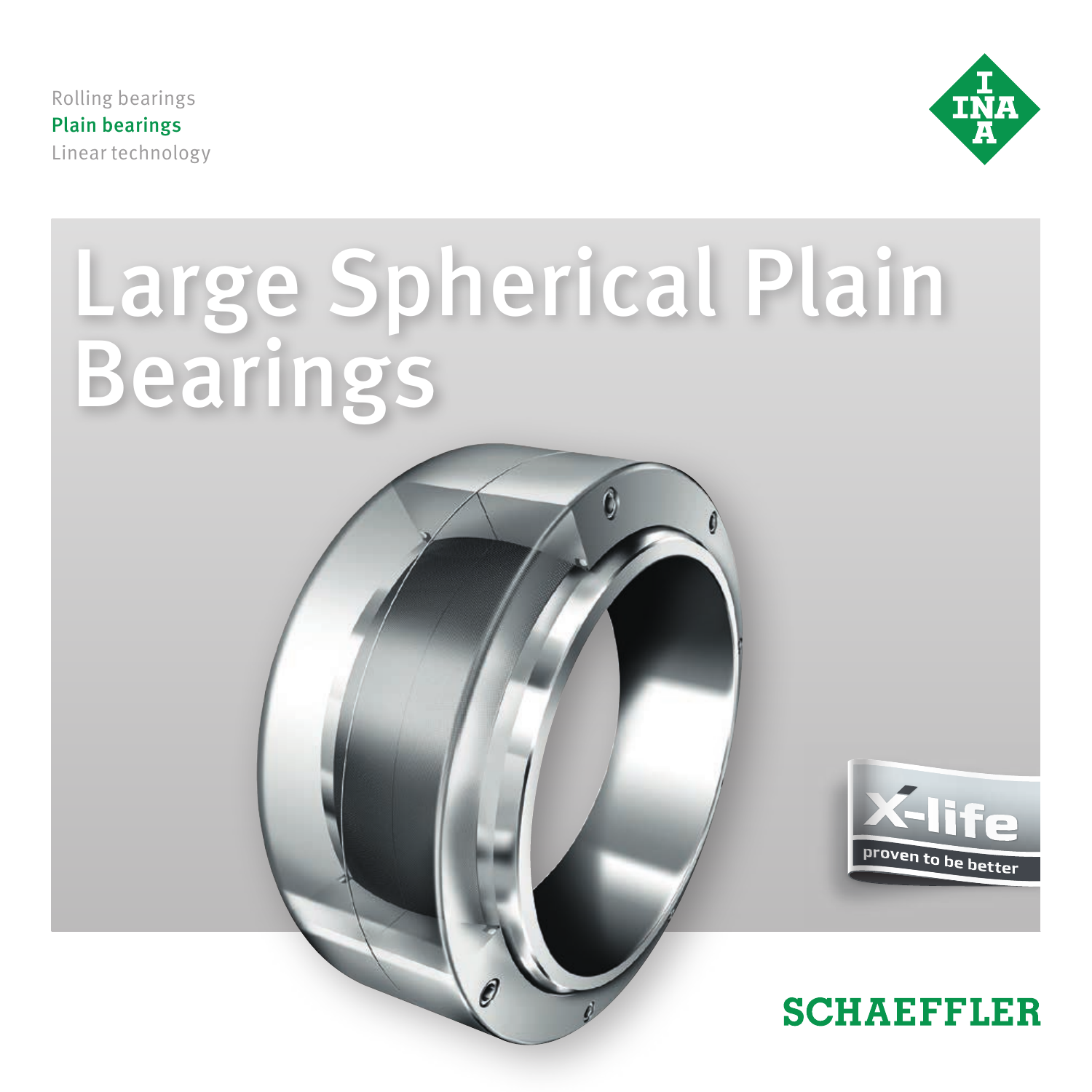# **Longer rating and operating life – reliable – maintenance-free** X-LIFF - PROVEN TO BE BETTER





## **Product features**

- *• Improved friction properties due to the use of Elgoglide*
- *• Axially split outer ring with improved screw connection*
- *• Special fabric treatment before the hardening process*
- Standard bearings with double lip seal to protect the bearings on both sides
- Special variant of ELGOGLIDE W11 available
- G8 version: Outer ring with Corrotect ZN anti-corrosion protection layer

# **Technical advantages**

- *• Up to 15% higher dynamic load rating Cr*
- *• Up to 15% longer rating and operating life*
- *• Improved fabric adhesion*
- *• Optimized moisture resistance*
- 100% maintenance-free
- Excellent wear resistance
- Stick-slip free (W11 version)
- Reduced friction
- Corrosion resistance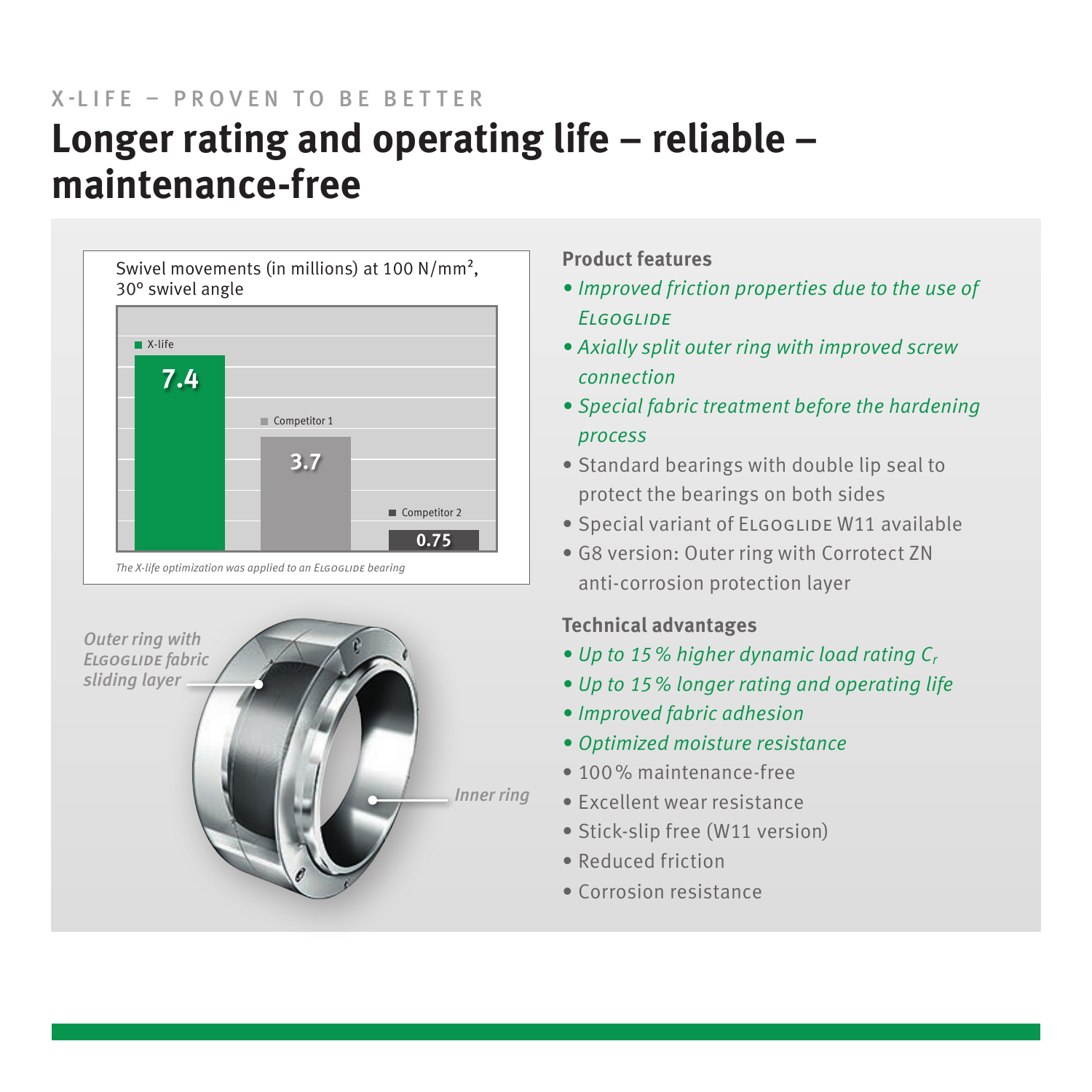### **Customer benefits**

- *• Longer operating time*
- *• Increased reliability*
- *• Downsizing possible, higher power density*
- *• Extended maintenance intervals*
- *• Reduced overall operating costs (TCO)*
- No additional seals
- No lubrication required
- Environmentally friendly
- Low-noise applications
- Reduced energy consumption

### **Types available**

Diameter ranges (bore):

- Radial: 320mm to 1000mm GE320-DW to GE1000-DW
- Axial: 220mm to 360mm GE220-AW to GE360-AW

#### **Applications**

- Marine and offshore equipment (e.g. cranes)
- Bascule bridges
- Water power: Dams
- Ladle turrets in steelworks
- Mining and processing: Crushers and mills
- Construction: Steel structures



Elgoglide is a fabric composed of PTFE and support fibers that is embedded in a resin matrix and bonded with high strength to the steel support body.